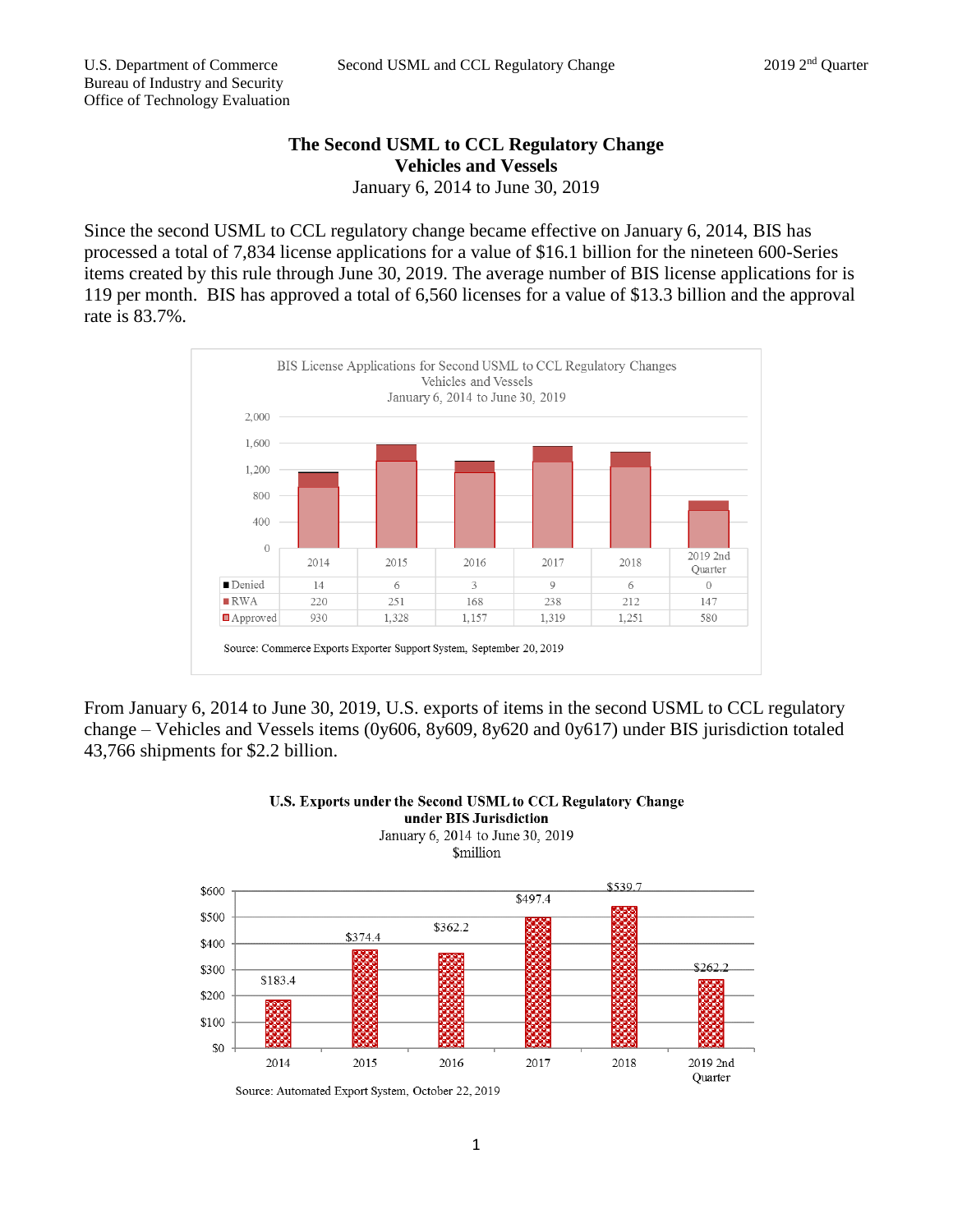

Source: Automated Export System, October 22, 2019

|                             | The Second USML to CCL Regulatory Change-Vehicles and Vessels       |                                  |                 |            |
|-----------------------------|---------------------------------------------------------------------|----------------------------------|-----------------|------------|
|                             | Top 15 Destinations of U.S. Exports under BIS Jurisdiction by Value |                                  |                 |            |
|                             |                                                                     | January 6, 2014 to June 30, 2019 |                 |            |
|                             |                                                                     | % of Total                       | Value           | % of Total |
| Country                     | <b>Shipment Count</b>                                               | Shipment Count                   | <b>Smillion</b> | Value      |
| <b>Israel</b>               | 4,063                                                               | 9.3%                             | \$382.1         | 18.2%      |
| South Korea                 | 7,123                                                               | 16.3%                            | \$376.8         | 12.6%      |
| Canada                      | 9,016                                                               | 20.6%                            | \$265.6         | 9.3%       |
| Saudi Arabia                | 911                                                                 | 2.1%                             | \$112.2         | 8.2%       |
| Iraq                        | 140                                                                 | 0.3%                             | \$98.8          | 3.7%       |
| Japan                       | 3,288                                                               | 7.5%                             | \$92.9          | 3.7%       |
| Turkey                      | 861                                                                 | 2.0%                             | \$84.9          | 3.4%       |
| <b>United Kingdom</b>       | 6,605                                                               | 15.1%                            | \$77.7          | 3.4%       |
| Germany                     | 1,686                                                               | 3.9%                             | \$67.1          | 3.2%       |
| Egypt                       | 170                                                                 | 0.4%                             | \$64.8          | 2.9%       |
| <b>United Arab Emirates</b> | 521                                                                 | 1.2%                             | \$62.3          | 2.7%       |
| Australia                   | 1,091                                                               | 2.49%                            | \$56.1          | 2.4%       |
| Tunisia                     | 17                                                                  | 0.0%                             | \$45.6          | 1.8%       |
| Beligum                     | 248                                                                 | 0.6%                             | \$45.2          | 1.6%       |
| Kuwait                      | 429                                                                 | 1.0%                             | \$37.7          | 1.5%       |
| Top 15 Total                | 36,169                                                              |                                  | \$1,869.7       |            |
| Top 15 Total/               |                                                                     |                                  |                 |            |
| <b>Grand Total</b>          |                                                                     | 82.6%                            |                 | 84.3%      |
| <b>Grand Total</b>          | 43,766                                                              |                                  | \$2,219.2       |            |

## U.S. Quarterly Exports under the Second USML to CCL Regulatory Change